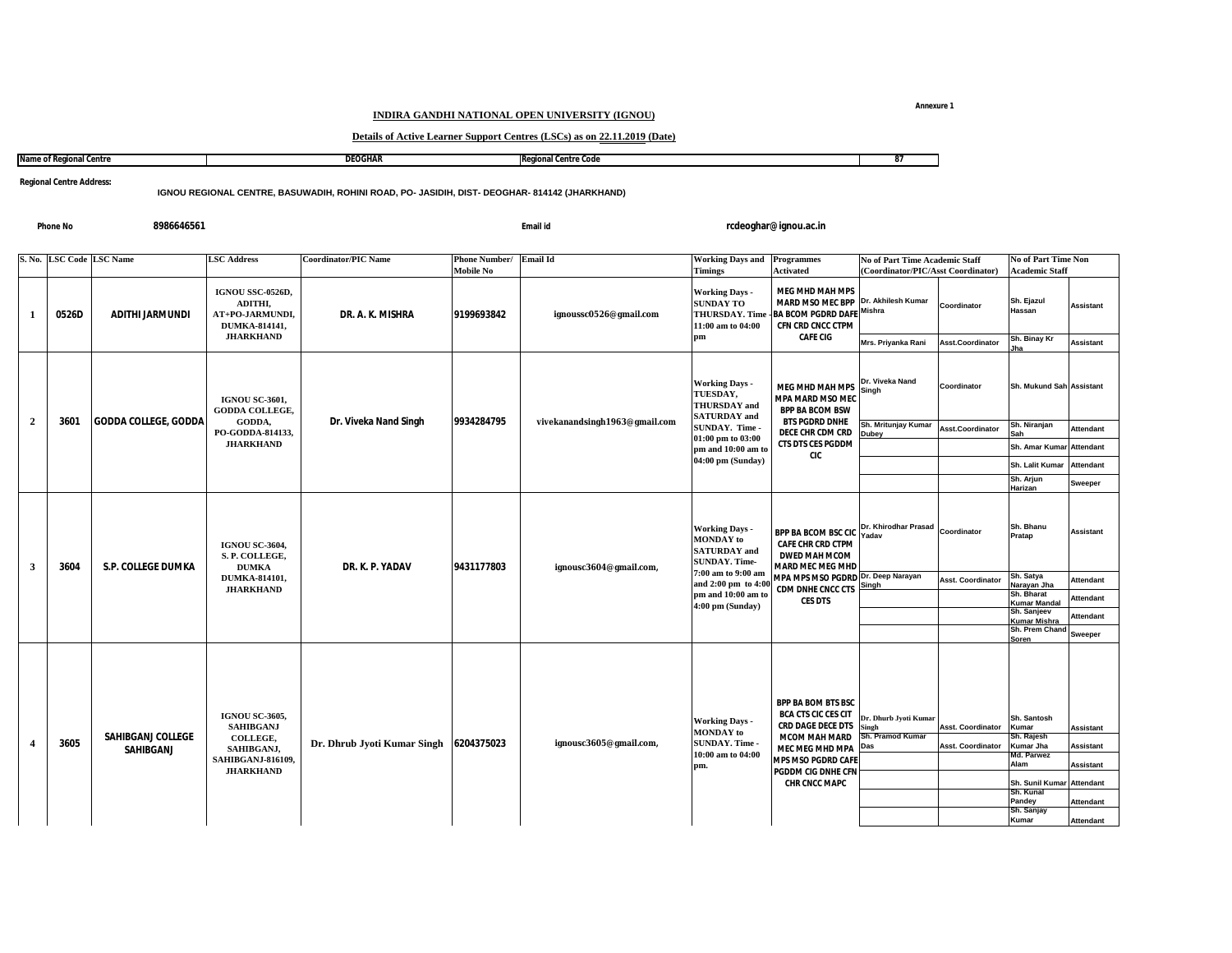|                |       |                                               |                                                                                                                                                                                     |                         |                          |                             |                                                                                                                                                                            |                                                                                                                                                                                                                                                         |                                                                                                                   |                                                                                                        | Sh. Sumit<br><b>Kumar Tiwari</b>                                                                                                                                                                                     | <b>Attendant</b>                                                                                                                               |
|----------------|-------|-----------------------------------------------|-------------------------------------------------------------------------------------------------------------------------------------------------------------------------------------|-------------------------|--------------------------|-----------------------------|----------------------------------------------------------------------------------------------------------------------------------------------------------------------------|---------------------------------------------------------------------------------------------------------------------------------------------------------------------------------------------------------------------------------------------------------|-------------------------------------------------------------------------------------------------------------------|--------------------------------------------------------------------------------------------------------|----------------------------------------------------------------------------------------------------------------------------------------------------------------------------------------------------------------------|------------------------------------------------------------------------------------------------------------------------------------------------|
| 5              | 3607  | <b>GIRIDIH COLLEGE GIRIDIH</b>                | <b>IGNOU SC-3607.</b><br><b>GIRIDIH COLLEGE,</b><br><b>GIRIDIH GIRIDIH-</b><br>815301, JHARKHAND                                                                                    | <b>DR. ASHOK</b>        | 9431144457               | ignousc3607@gmail.com,      | <b>Working Days -</b><br>MONDAY,<br><b>TUESDAY</b> and<br>THURSDAY to<br>SUNDAY. Time -<br>10:00 am to 4:00<br>pm.                                                         | <b>BPP BA BCOM BTS</b><br>DECE MARD MEC MEG Dr. Ashok<br>MEC MAH MPS MSO<br><b>MPA MAPC MHD</b><br><b>PGDDM PGDRD CHR</b><br><b>CTE DNHE DECE CFN</b><br>DCE DCH DTS CTS CES<br><b>CIG CRD CIC</b>                                                      | Sh. B S Tripathi<br>Dr. Migendra Narayar<br>Singh<br>Sh. Onkar Choudhary Asstt. Coordinator<br>Mrs. Rajnee Kumari | Coordinator<br>Asstt.Coordinator<br>Asstt.Coordinator<br>Asstt.Coordinator                             | Ms. Nisha<br>Kumari<br>Sh. Kamdeo<br>Thakur<br>Sh. Prakash<br>Kumar<br>Sh. Santosh<br>Kumar<br>Sh. Narayan<br><b>Mandal</b><br>Sh. Gopal<br>Mandal<br>Sh. Dilip Kr.<br>Srivastava<br>Sh. Vijay Kuma<br><b>Thakur</b> | <b>Assistant</b><br>Assistant<br><b>Assistant</b><br><b>Assistant</b><br>Attendant<br><b>Attendant</b><br><b>Attendant</b><br><b>Attendant</b> |
| 6              | 3609  | A.S. COLLEGE, DEOGHAR                         | <b>IGNOU SC-3609,</b><br>A.S. COLLEGE,<br>DEOGHAR,<br>DEOGHAR-814112,<br><b>JHARKHAND</b>                                                                                           | Dr. Janki Nandan Singh  | 8340502609<br>9122035795 | singh.jankinandan@gmail.com | <b>Working Days -</b><br><b>MONDAYand</b><br><b>WEDNESSDAY</b> to<br><b>SATURDAY</b> and<br>SUNDAY. Time -<br>08:00 am to 12:00<br>pm and 10:00 am to<br>03:00 pm (Sunday) | <b>BPP BA BCOM BTS BSC</b><br><b>CTE CTPM MAH MARD</b><br>MCOM MEC MEG MHD Prof. Janki Nandan<br><b>MPA MPS MSO MAEDS Singh</b><br><b>PGDRD PGDEDS</b><br><b>PGCEDS CIG CTS DTS</b><br><b>DNHE DECE CFN CHR</b><br>CES CAFE CNCC CIC CIT Sh. Awani Kant | Dr. Devendra Pd.<br>Mandal<br>Dr. Nandan Kishor<br>Dwivedi<br>Manjhi<br>Dr. Rajesh Kumar<br><b>Bishen</b>         | Coordinator<br>Asst. Coordinator<br>Asst. Coordinator<br><b>Asst. Coordinator</b><br>Asstt.Coordinator | Sh. Pankaj<br>Kumar<br>Sh. Kundan<br>Kumar<br>Sh. Ramkishor<br>Yadav<br>Sh. Rajnish<br><b>Kumar Singh</b><br>Sh. Devanand<br>Jha<br>Sh. Umesh<br>Jamadar                                                             | Assistant<br>Assistant<br><b>Assistant</b><br><b>Assistant</b><br><b>Attendant</b><br>Sweeper                                                  |
| $\overline{7}$ | 3612P | <b>DEOSANGH, DEOGHAR</b>                      | IGNOU PSC-3612P,<br><b>DEOSANGHA</b><br><b>INSTITUTE OF PROF.</b><br>STUDIES,<br>PO-DEOSANGHA,<br><b>BOMPAS TOWN,</b><br><b>DIST-DEOGHAR</b><br>DEOGHAR-814112,<br><b>JHARKHAND</b> | <b>Mrs. JOLLY SINHA</b> | 7992320923               | ignousc3612@gmail.com       | <b>Working Days -</b><br><b>TUESDAY</b> to<br>SUNDAY. Time -<br>4:00 pm to 7:00 pm                                                                                         | <b>BED CIG MEDU PGDET</b><br>PGDHE PGDSLM MAAE<br>PGDAE                                                                                                                                                                                                 | Mrs. Jolly Sinha<br>Mrs. Babita Kumari                                                                            | Prog-in-charge<br>Asstt Prog-in-<br>charge                                                             | Sh. Prakash<br><b>Bhardwaj</b><br>Sh. Bijay Kuma<br>Mandal<br>Sh. Tripurari Kı<br><b>Mandal</b><br>Ms. Laxmi<br>Yadav                                                                                                | <b>Assistant</b><br>Assistant<br><b>Attendant</b><br><b>Sweeper</b>                                                                            |
| Я              | 3615D | <b>BADLAO FOUNDATION,</b><br>MIHIJAM, JAMTARA | IGNOU SSC-3615D,<br><b>BADLAO</b><br>FOUNDATION,<br>J.P. ASHRAM,<br>PO-MIHIJAM,<br>DIST-JAMTARA-<br>815354, JHARKHAND                                                               | <b>DR. ARVIND</b>       | 9334346801               | ignousc3615@gmail.com       | <b>Working Days -</b><br>MONDAY,<br><b>TUESDAY</b> and<br>THURSDAY to<br>SUNDAY. Time -<br>09:00 am to 5:30<br>pm.                                                         | <b>BPP BA BCOM BTS CHR</b><br><b>CES CTS DTS CRD CFN</b><br>CIT CLP CNCC PGDRD<br><b>MAH MARD MCOM</b><br><b>MEC MEG MHD MPA</b><br><b>MPS MSO CIC</b>                                                                                                  | Mr. Arvind<br>Ms. Asha Rathour                                                                                    | Coordinator<br><b>Asstt. Coordinator</b>                                                               |                                                                                                                                                                                                                      |                                                                                                                                                |
|                |       |                                               |                                                                                                                                                                                     |                         |                          |                             | <b>Working Days -</b>                                                                                                                                                      |                                                                                                                                                                                                                                                         | Dr. Sudhir Kumar<br>Hembrom                                                                                       | Coordinator                                                                                            | Ms. Reeta<br>Kumari                                                                                                                                                                                                  | <b>Assistant</b>                                                                                                                               |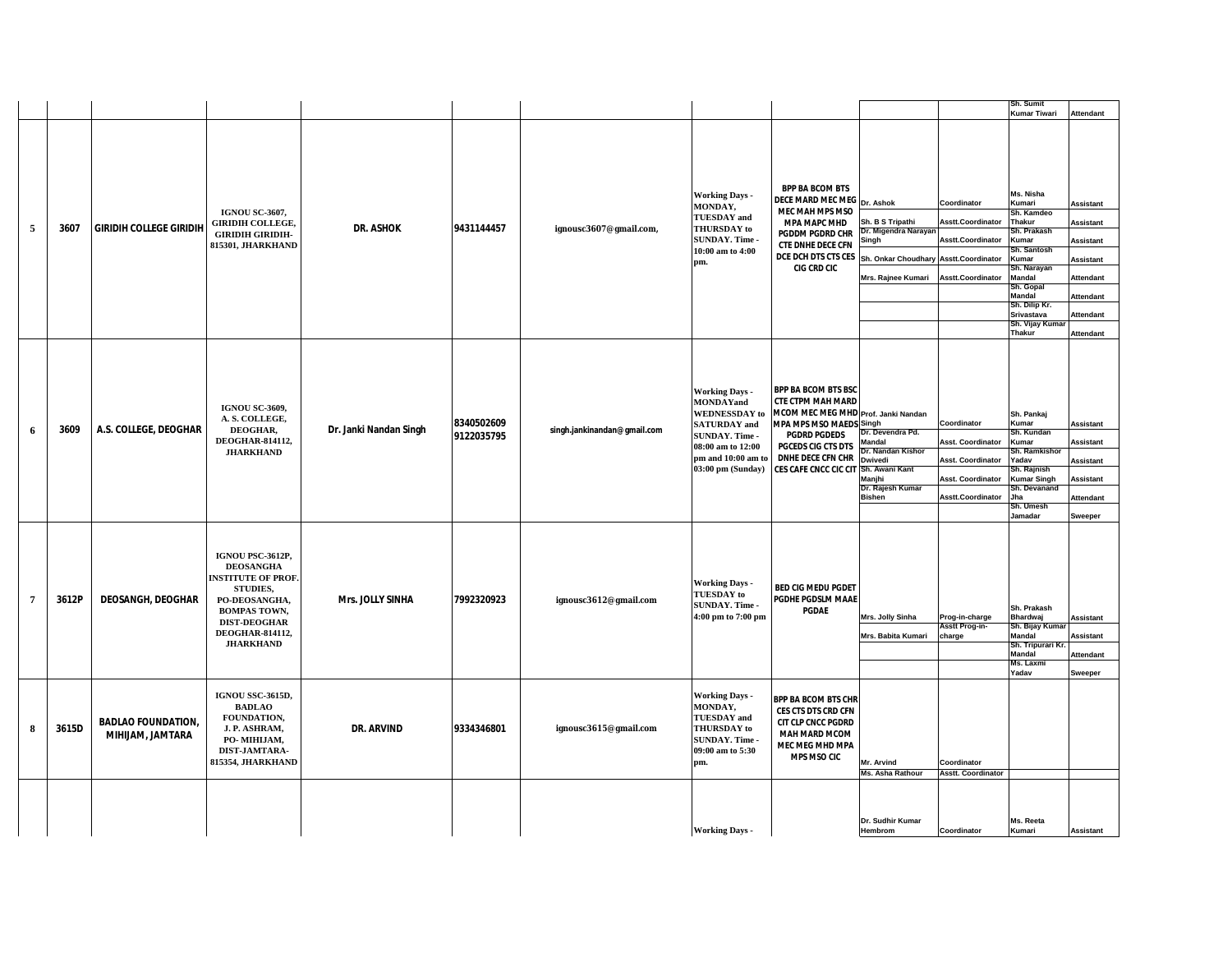| 9  | 3627      | <b>KKM COLLEGE PAKUR</b>                   | <b>IGNOU SC-3627.</b><br>K. K. M. COLLEGE,<br><b>PAKUR</b><br>PAKUR-816106,<br><b>JHARKHAND</b>                                  | DR. S. K. HEMBROM               | 9973928232 | sudhirkhembrom@gmail.com        | <b>MONDAY</b> to<br><b>SATURDAY</b> and<br><b>SUNDAY. Time -</b><br>11:00 am to 03:00<br>pm and 10:00 am to<br>02:00 pm (Sunday)                        | <b>BPP BA BCOM CAFE</b><br><b>CTE DAFE MAH MHD</b><br>MSO MAPC MEC MEG Dr. Ajay Kumar Das<br><b>PGDRD</b>                                                  | Dr. Indrajeet Oraon              | <b>Asst. Coordinator</b><br><b>Asst. Coordinator</b> | Mr. Abdul Basir<br>Ansari<br>ih. Swapan<br>Kumar Mitra<br>Sh. Sanatan<br>Soren<br>Sh. Lakhi Chan<br>Yadav<br>Sh. Bihari<br><b>Hansdak</b><br>Ms. Nidhu<br>Harijan | <b>Assistant</b><br><b>Assistant</b><br>Attendant<br>Attendant<br>Attendant<br>Sweeper |
|----|-----------|--------------------------------------------|----------------------------------------------------------------------------------------------------------------------------------|---------------------------------|------------|---------------------------------|---------------------------------------------------------------------------------------------------------------------------------------------------------|------------------------------------------------------------------------------------------------------------------------------------------------------------|----------------------------------|------------------------------------------------------|-------------------------------------------------------------------------------------------------------------------------------------------------------------------|----------------------------------------------------------------------------------------|
| 10 | 3637      | <b>BJJ SEWA TRUST GODDA</b>                | <b>IGNOU SSC-3637D,</b><br><b>B. J. J. SEWA TRUST,</b><br>PO-MHAGAMA<br><b>BLOCK CHOWK,</b><br>GODDA-814154,<br><b>JHARKHAND</b> | <b>DR. BIRENDRA KUMAR SINGH</b> | 9931536925 | ignoumahagama@gmail.com         | <b>Working Days -</b><br><b>MONDAY to</b><br><b>SATURDAY and</b><br>SUNDAY. Time-8:00<br>am to 10:30 am and<br>10:00 am to 4:00 pm<br>(Sunday)          | <b>BPP BA</b>                                                                                                                                              | Dr. Birendra Kumar<br>Singh      | Coordinator                                          |                                                                                                                                                                   |                                                                                        |
|    | 11 87002D | <b>DISTRICT JAIL, DEOGHAR</b>              | <b>IGNOU SSC-87002D,</b><br>CENTRAL JAIL,<br><b>DEOGHAR</b><br><b>DEOGHAR-814112,</b><br><b>JHARKHAND</b>                        | Mr. Kumar Chandra Shekhar       | 7369016115 | dj-deoghar@jharkhandmail.gov.in | <b>Working Days -</b><br>SATURDAY Time - 9:30<br>am to 11:30 am                                                                                         | <b>BPP BA CFN CHR</b>                                                                                                                                      | Sh. Kumar<br>Chandrashekhar      | Coordinator                                          |                                                                                                                                                                   |                                                                                        |
| 12 | 87004D    | <b>DISTRICT JAIL, DUMKA</b>                | <b>IGNOU SSC-87004D,</b><br>CENTRAL JAIL,<br><b>DUMKA</b><br><b>DUMKA</b><br>814101, JHARKHAND                                   | MR. BHAGIRATH KAJREE            | 9431174410 | dmkjls@gmail.com                | N/A                                                                                                                                                     | <b>BPP BA</b>                                                                                                                                              | Mr. Bhagirath Kargee Coordinator |                                                      |                                                                                                                                                                   |                                                                                        |
| 13 | 87005     | Deoghar College, Deoghar                   | <b>IGNOU SC-87005,</b><br><b>DEOGHAR</b><br>COLLEGE,<br>DEOGHAR.<br><b>DEOGHAR-814113,</b><br><b>JHARKHAND</b>                   | Dr. Anjani Sharma               | 7903562478 | anjani2472@gmail.com            | <b>Working Days -</b><br>WEDNESSDAY,<br><b>FRIDAY</b> and<br><b>SUNDAY. Time -</b><br>01:00 pm to 03:00<br>pm and 10:00 and<br>to 02:00 pm<br>(Sunday)  | <b>BA BPP BSC CFE CHR</b><br><b>MARD DPLAD MAH</b><br><b>MAPY MEC MEG MHD</b><br>MPS MAEDS PGDUPDL Dr. Anjani Sharma<br>CAHT CLTA CCP MSW<br><b>PGCGPS</b> |                                  | Coordinator/PIC                                      | Sh. Dipendra Nath<br>ajware (wef 9/5/19)<br>Nazar E Azam<br>(wef 9/5/19)<br>Smt. Sarita Devi                                                                      | <b>Assistant</b><br><b>Attendant</b>                                                   |
| 14 | 87007P    | <b>MERCY HOSPITAL</b><br>PORAIYAHAT, GODDA | IGNOU PSC-87007P,<br>MERCY HOSPITAL,<br>GUNGASA,<br>PO-POREYAHAT,<br><b>GODDA</b><br>GODDA-814153,<br><b>JHARKHAND</b>           | Nimmy Scaria                    | 8294014244 | sc87007p.ignou@gmail.com        | <b>Working Days -</b><br><b>MONDAY</b> to<br><b>SUNDAY.</b><br>Time - 9:00 AM to<br>5:00 pm                                                             | <b>CHBHC</b>                                                                                                                                               | Ms. Nimmy Scaria                 | Prog-in-charge                                       | (wef 9/5/19)<br>Sh. Therese<br>Stanni<br>Sh. Mnabel<br>Hembrom                                                                                                    | Sweeper<br><b>Assistant</b><br>Attendant                                               |
| 15 | 87008     | S.B.S.S.P.S.J. COLLEGE,<br>PATHARGAMA      | <b>IGNOU SC-87008,</b><br>S.B.S.S.P.SJ.<br>COLLEGE,<br>PATHARGAMA,<br><b>GODDA</b><br>GODDA-814147,<br><b>JHARKHAND</b>          | <b>DR. AJAY KUMAR VERMA</b>     | 9931565046 | ignousc87008@gmail.com          | <b>Working Days -</b><br><b>TUESDAY</b> to<br><b>SATURDAY</b> and<br>SUNDAY.<br>Time - 02:00 pm to<br>04:00 pm and 09:00<br>am to 04:00 pm<br>(Sunday). | <b>BA BCOM BPP MAH</b><br>MEG MHD MPS MEC<br><b>MSO</b>                                                                                                    | Sh. Ajay Kumar<br>Verma          | Coordinator/PIC                                      | Sh. Sebastiana<br>Bara<br>Smt. Vijaya<br>Sinha<br>Sh. Abhimanu<br><b>Prasad Singh</b><br>Sh. Naresh Hari Sweeper                                                  | Sweeper<br>Assistant<br>Attendant                                                      |